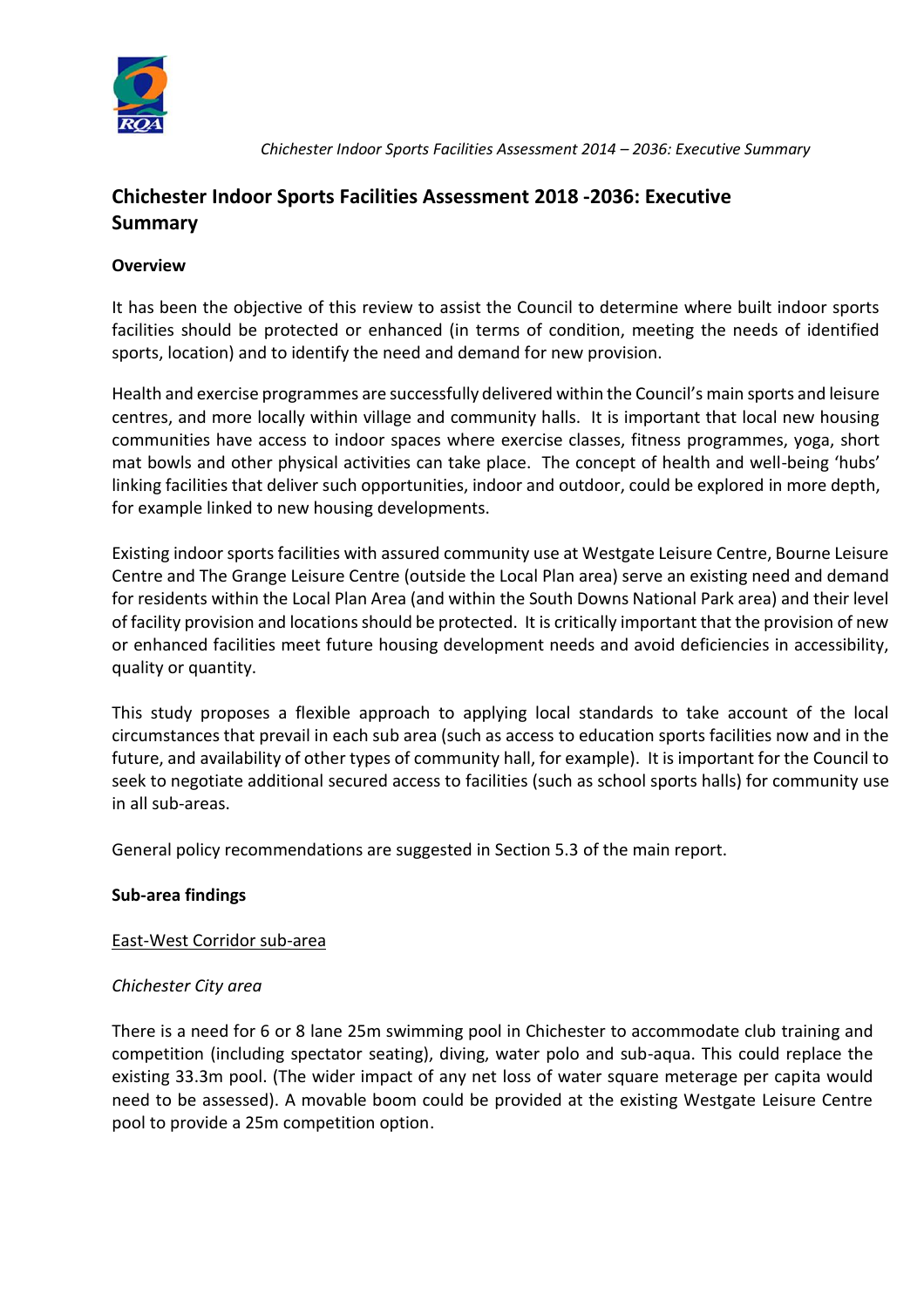

#### *Chichester Indoor Sports Facilities Assessment 2014 – 2036: Executive Summary*

There is an opportunity to further develop indoor tennis facilities between the University and Chichester Racquets and Fitness Club in partnership, supported by the LTA and the District Council, as a local and specialist sub-regional facility; a permanent indoor tennis hall structure could provide indoor courts adjacent to the existing Chichester Club ,with community access.

The proposed athletics track at the University (J Section completed) should be completed as a subregional specialist facility for teaching, training, club and competition activities including indoor training facilities (sprint, jumps, throwing cage) and Sport Performance Centre.

The Council should continue to develop improved accessibility to indoor sports and community facilities by walking and cycling where possible, and through improved transport networks to and from rural areas in the District.

## *West of Chichester area*

A strategic scale housing development is identified to the West of Chichester on land at Whitehouse Farm which would require additional indoor and outdoor community leisure space.

A possible 3G AGP (to World Rugby specification) with support changing and indoor coaching facilities could provide substantial usage opportunities to Bishop Luffa School, to Chichester Rugby Club, and to wider community clubs.

The concept of a health 'hub' linking indoor and outdoor facilities, health advice and treatment, could be developed alongside the new housing and population growth.

## *East of Chichester area*

There is a current identified need in Tangmere for an additional community/sports hall (4 badminton court size) and ancillary facilities due to the difficult access to facilities in Chichester City and to the Westgate Leisure Centre.

Future new housing development is identified for the East of Chichester sub area; this will require suitable provision of additional indoor (and outdoor) community leisure spaces.

## North East of Plan Area sub-area

Access to and from sport and leisure facilities is an issue for residents within the more rural parishes of the Chichester Local Plan area; it is recognised that residents will continue (and may prefer) to utilise sports facilities within the South Downs National Park or neighbouring authorities even whilst also identifying a need for their own local, dedicated community hall or swimming pool, for example.

#### The Manhood Peninsula sub-area